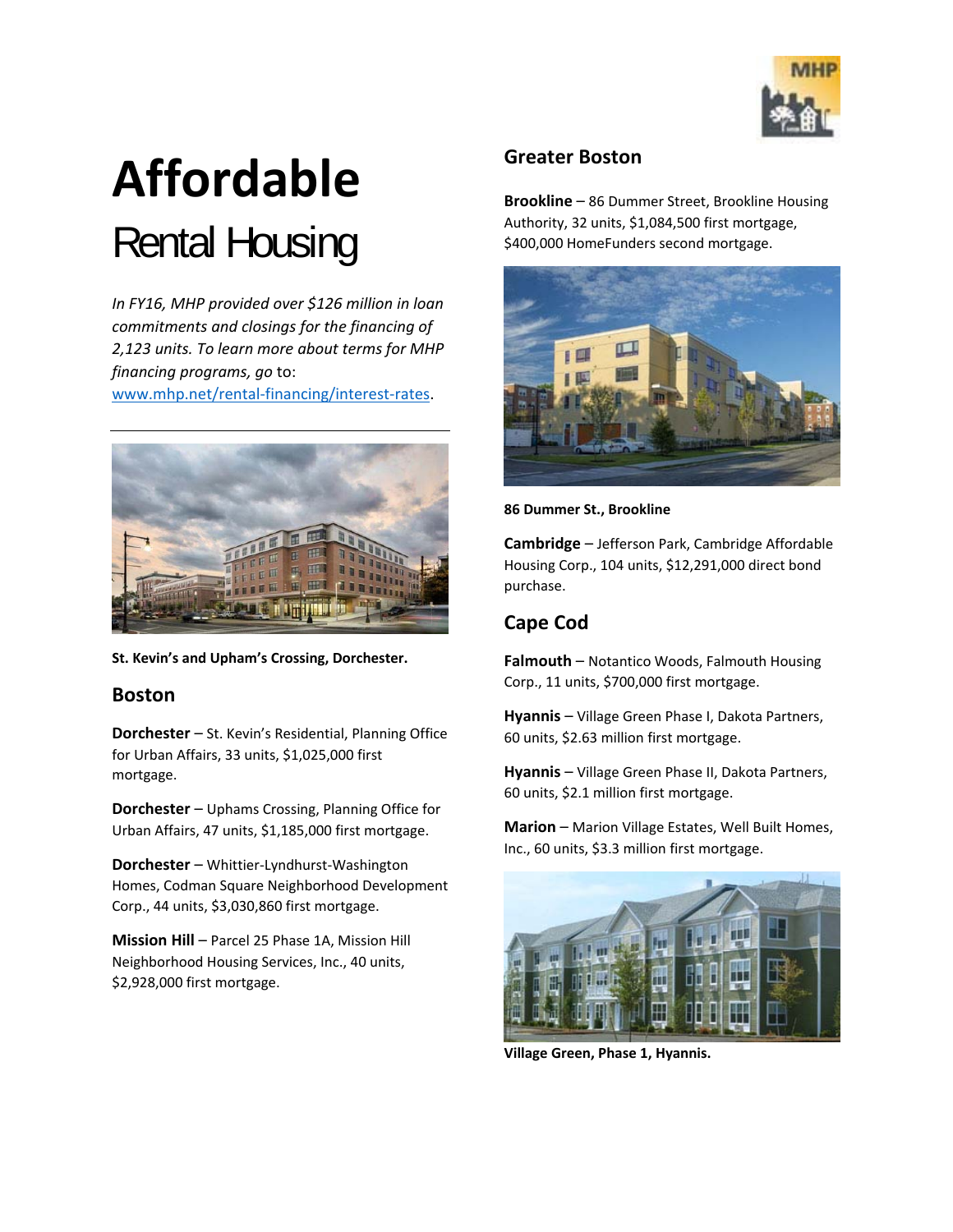

### **Suburbs**



**Axis at Lakeshore, Bridgewater**

**Billerica** – Aspen Apartments, Garden Homes Development, 348 units, \$10 million first mortgage.

**Bridgewater** – Axis at Lakeshore Center, Phase I & II, Claremont Companies, 192 units, \$15 million first mortgage.

**Westford** – Princeton Westford Apartment Homes, 200 units, \$33.3 million first mortgage.

# **Gateway Cities**



**Residences at Centre and Main.**

**Brockton** – Residences at Centre and Main, Phase IA, Trinity Financial, 71 units, \$3.7 million first mortgage.

**Chelsea** – 22 Flats, Mitchell Properties LLP, 50 units, \$5.85 million first mortgage.

**Haverhill** – Winter Street School Redevelopment, Planning Office for Urban Affairs, 12 units, \$220,000 first mortgage.

**Lawrence** – Loft Five 50, Phase 2, Winn Development Corp., 62 units, \$1.4 million first mortgage.

**Revere** – 525 Beach Street, The Neighborhood Developers, 30 units, \$1,606,215 first mortgage.



**Loft Five 50, Lawrence**

# **Central & Western Massachusetts**

**Chesterfield & Williamsburg** – Village Center Apartments, Hilltown CDC, five units, \$350,000 first mortgage.

**Easthampton** – Cottage Square Apartments, Arch Street Development, LLC, 50 units, \$945,000 first mortgage, \$243,755 HomeFunders second mortgage.

**Ludlow** – Ludlow Mill, Winn Development Corp., 75 units, \$500,000 first mortgage.

**Springfield** – Outing Park II Apartments, First Resource Management Co., 118 units, \$1,975,000 first mortgage.